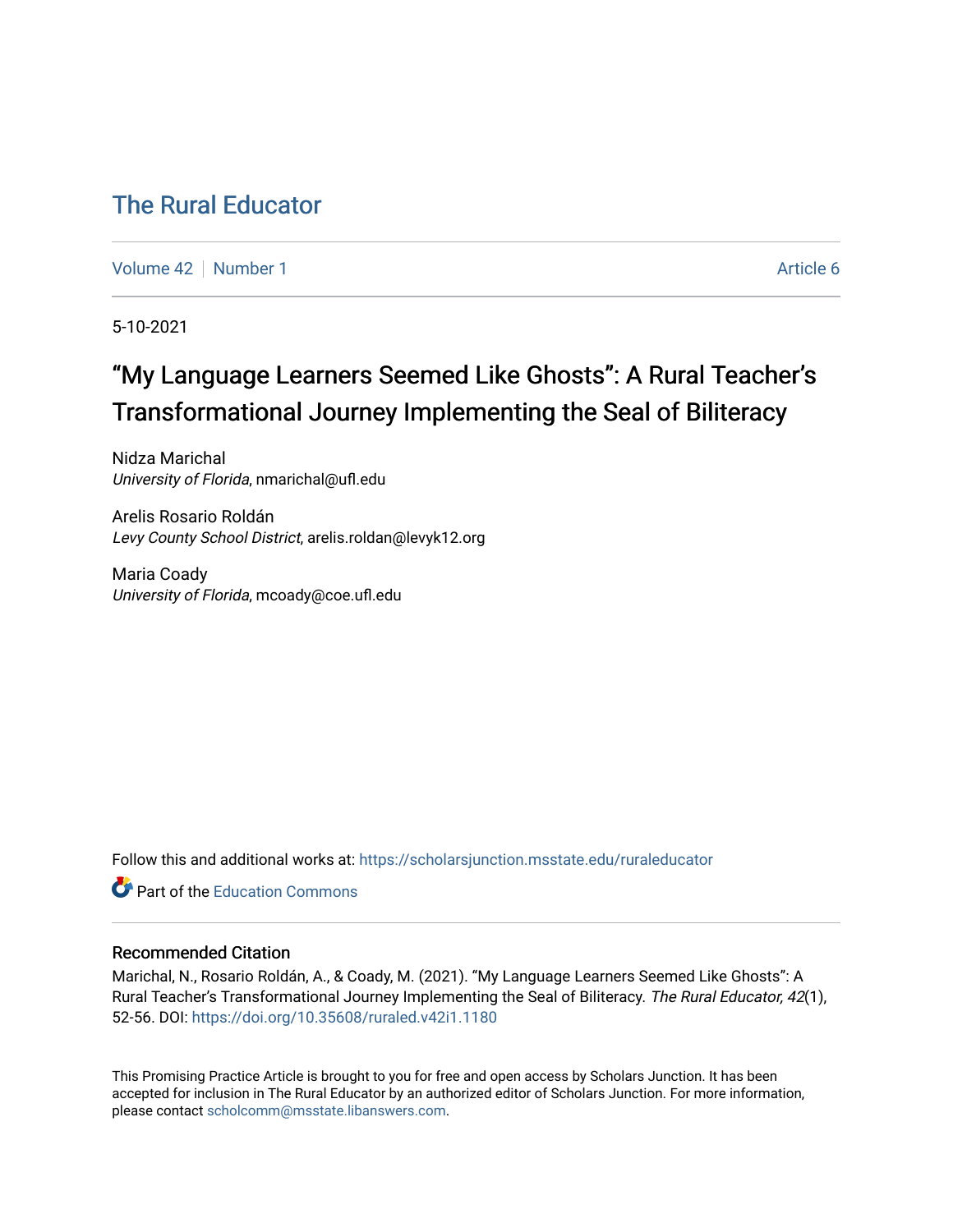## *Promising Practice Article*

# **"My Language Learners Seemed Like Ghosts": A Rural Teacher's Transformational Journey Implementing the Seal of Biliteracy**

# **Nidza Marichal Arelis Rosario Roldán Maria Coady**

*This paper describes the personal and professional journey taken by one secondary Spanish teacher to implement the Seal of Biliteracy (SoBL) for English Learners (ELs) in a rural Florida school district. The teacher's goal was to promote bilingual pride among her ELs and to validate and build their bilingual abilities, which had been frequently unrecognized in the community. This promising practice in a rural Florida district demonstrates two important transformations: first was the teacher's personal views about bilingualism as an asset rather than a deficit, and second was the instructional practices she employed and fiercely advocated for on behalf of the ELs. Ultimately, the work of the teacher disrupted inequities that her bilingual students faced and positively affected their views of bilingualism and their lives in the rural school community.*

Place matters in the context of education, and as Gruenewald (2003) observed, "places themselves have something to say" (p. 624). Place is more than a backdrop or description; rather, place defines and shapes how people come to know and participate in the world and relate to others. For rural schools and communities, this includes an understanding of how community, geography, topography, diverse demography, way of life, and limited resources shape teaching and learning, including for EL students. Place also affects how teachers build relationships with their students. For instance, as Marichal (2020) found, rural secondary teachers who built authentic relationships with their EL students and who paid attention to place improved EL education in a rural secondary school.

In this promising practice article, we tell the story of one teacher who promoted the Seal of Biliteracy (SoBL) in a rural Florida high school. The teacher undertook this practice in order to build relationships with her EL students, support their learning through the SoBL, and move toward more equitable educational practices.

## **Adela's SoBL Initiative in a Rural Secondary School**

Adela (pseudonym) is a secondary Spanish teacher in a fringe rural school located in an agricultural community in Florida where peanut, hay bale, blueberry, and palm tree industries thrive.

Originally from Puerto Rico, Adela moved to the area as a trailing spouse with her husband and three children. Her English, and that of her children, initially posed difficulties communicating. She explained,

I moved to the mainland US with my children as a trailing spouse and my journey as a teacher became difficult. I completed the [teacher] recertification process required to work in Florida; however, I could not secure a job as an educator. Even though I am an American citizen at birth, I had a difficult time communicating, as my first language was not English but Spanish. Even though in Puerto Rico students take English as a second language, I still struggled communicating during interviews, composing my résumé and CV and had a difficult time engaging with others in a common environment due to the fact that English is taught in the island but not commonly spoken.

Adela's experiences in the United States mirror those of other Puerto Ricans'. Although most Puerto Ricans born in the territory receive K-12 English instruction, the instruction emphasizes learning English as a foreign language (EFL) rather than English as a second language (ESL), meaning that English instruction is limited in both amount of time and use in the content areas. Speaking and writing skills are not prioritized in most Puerto Rican schools, and instruction varies across the island.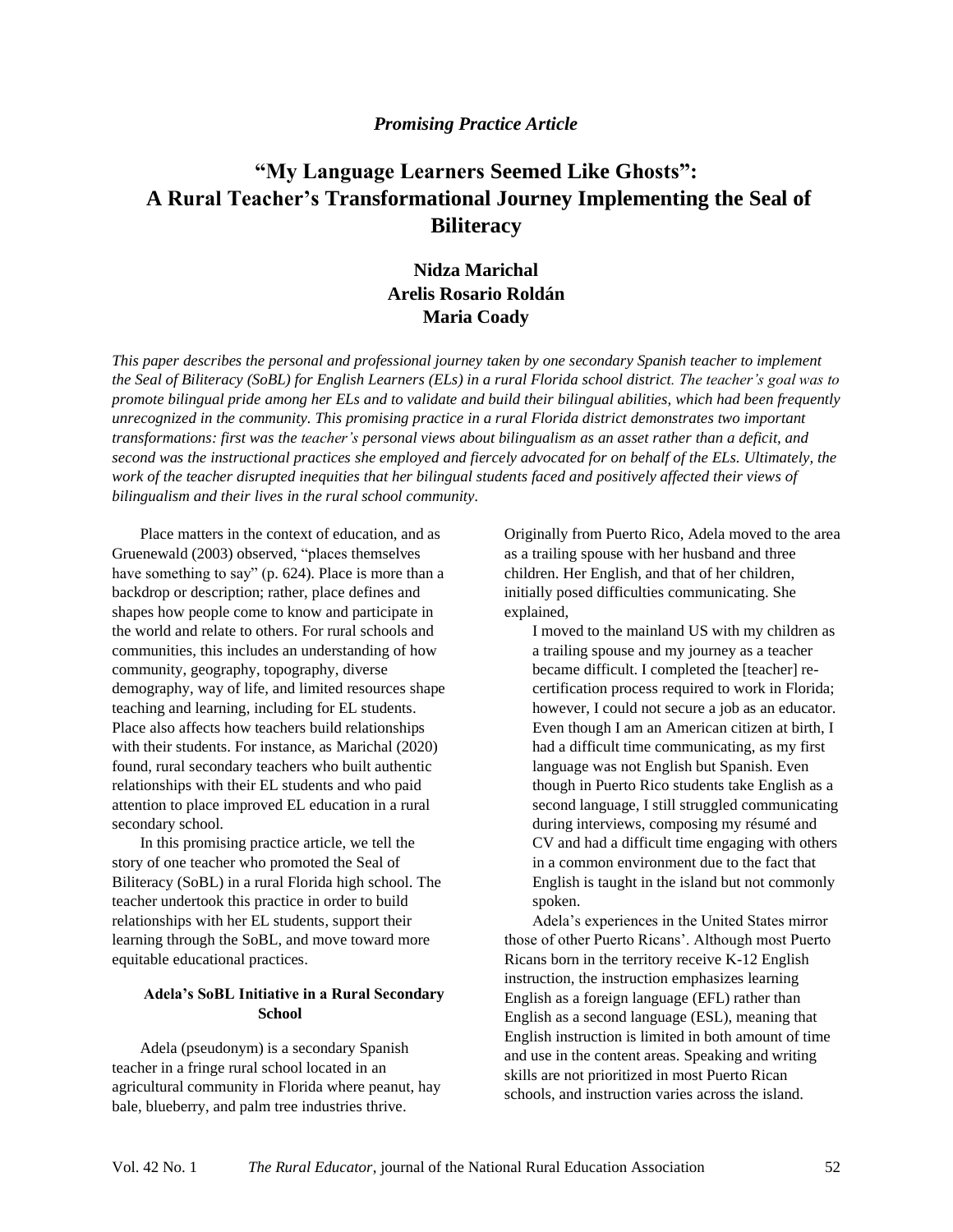Upon arriving on the U.S. mainland, Adela's children were identified for English language services. Two of her three children received English to Speakers of Other Languages (ESOL) services as students. She describes her unfamiliarity with this process and the difficult period her children experienced:

They were fighting their own battles with the process. Nevertheless, at the end of their second year in Florida, my children were no longer receiving ESOL services and they were put in regular curriculum. I do not recall being invited into their English language learning journey at school, nor was I invited to meetings to determine the needs or accommodations given.

Although learning English was an educational priority for Adela and her children, she never intended for them to neglect their home language and struggled to maintain Spanish use in the home. Adela also felt that the emphasis given to English both at home and in school reinforced a subtractive approach to bilingualism. Subtractive bilingualism occurs when individuals learn a second language at the expense of the first language. Adela felt that this practice resulted in having English-only speaking children in her family.

The linguistic encounters Adela and her children experienced when moving to the United States also made Adela feel like an outsider where her bilingualism was more of a deficit rather than a resource to celebrate. As she undertook a three-year PD program in her rural district (*Project STELLAR*, Supporting Teachers and Educators of English Language Learners Across Rural Settings), she gradually began to understand how place and background played a crucial role in her relationship to her students, and the importance of bilingualism and biliteracy for herself and her students. She also needed to understand who her EL students were as people and as children of migrant workers in Florida. She remarked, "[t]o understand the needs of ELs at school and their dilemmas at home […] I needed to connect with my students. All of us had something in common, which was language, but I was not familiar with their needs." In fact, Adela observed that her "[English] language learners seemed like ghosts" in her rural secondary school. She added, "They were purposely separated from the rest of the class… and not considered as the rest of the population."

#### **The Role of Place in Adela's Journey**

Place impacted Adela's work with her EL students in this farmworking community. Reflecting on her personal and professional experiences, she described how place shaped the lives of her EL students and how it impacted their academic lives. In Ivy County, just under 200 ELs or 4% of the students across grades K-12 were identified as receiving ESOL services. The percentage of persons living at or below the poverty line in the district was 20.8% (US Census, 2017). In addition, the town of Hibiscus, where Adela worked, was 30 minutes in either direction away from the next town. There was no public transportation, social services, or emergency health care services. The terrain limited access to amenities and resources. Dirt roads and uneven ground that was hard to walk on with no safe sidewalks for children to go to school made transportation difficult for low-income families who did not own cars. Her high school students had no transportation available to them and had to be picked up by the elementary school bus. This resulted in students riding for two to three hours or missing a school day altogether. As Adela observed, these challenges seemed to be overlooked by teachers that did not know these students and were not aware of the impacts imposed by rurality.

Many of Adela's EL students felt the need to help their immigrant parents in the agricultural fields, especially during blueberry harvest season each spring. Even when ELs attended school after working long hours helping their families, they were tired and lethargic during instruction. These are two of the many examples of how rurality impacted the lives of Adela's EL students. Other challenges such as lack of access to Internet via broadband and the feelings of otherness due to the close-built social networks and the cultural expectations of this community drove ELs' invisibility in Adela's school community.

Adela's strong relational bonds with her ELs and the reflective space provided by the PD program coursework allowed her to reflect on her own personal and professional experiences in addition to extending her knowledge of place. This process transformed Adela's thinking and teaching as she explained, "A fire in me started and I wanted to help my students and their families."

Adela felt the responsibility for helping her EL students feel more visible and seen at their school by becoming their advocates and by elevating and promoting her own bilingualism and that of her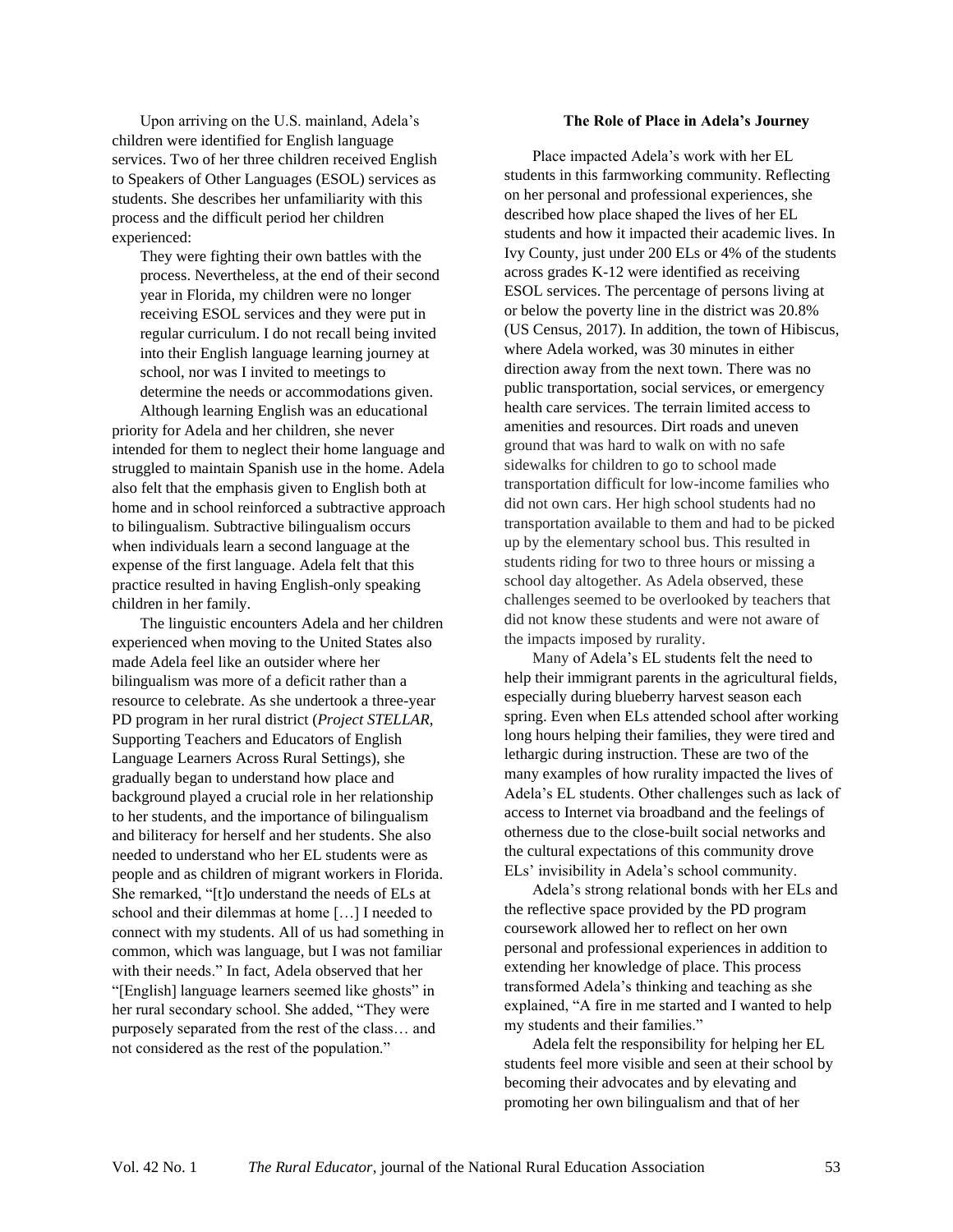students. She fought their invisibility by implementing the SoBL. The SoBL is a movement, which began in California in 2011, to recognize and award the language proficiency of students who master English and any other language (including American Sign Language) (Seal, 2021). Although Florida adopted the SoBL in 2016, Adela was not aware of the SoBL in Florida prior to undertaking the PD. She saw the SoBL as an opportunity for her EL students that would demonstrate their language skills and positively affirm their identities as bilinguals. In short, Adela felt compelled to disrupt the inequities constantly experienced by her EL students.

#### **Adela's Path to Implementation of the SoBL**

Adela's task of implementing the SoBL required hard work and resilience. Her school did not offer Advanced Placement (AP) Spanish courses, which would be essential to students' obtaining the SoBL. Thus, students who were bilingual, such as the EL students who enrolled in first and second level Spanish, were unable to acquire biliteracy skills and advanced oral language skills in Spanish because the courses were not available to them.

The process to get to the SoBL involved multiple steps. First, Adela needed to convince the school administration of the benefits of bilingualism and biliteracy for her EL students and create a viable path to obtain it. The creation of a new curriculum required teacher training and the purchasing of new books and curriculum content material. She also needed to convince her own EL students of the advantages of obtaining SoBL and improving their own literacy in Spanish. She had to instruct and train the school staff to attach "the seal" itself to the students' diploma and transcripts. This was an arduous process to undertake when Adela was also a full-time teacher with five different curriculum preparations.

After meeting with the district ESOL coordinator and school administrators, Adela advocated for the creation of new curriculum in the school. Prior to applying for the SoBL, Adela was allowed to add the AP Spanish course to the curriculum to improve on the reading, writing, and vocabulary skills of her EL students. The rigorous and strict format of the course required her to be prepared for instruction. The school paid for her to attend the AP Spanish Language and Culture Summer Institute Training the summer before adding the course to the school

curriculum. Fourteen EL students enrolled in her class that school year. As she explained,

To teach the course, I completed training from the College Board, which focused on cultivating students' understanding of the Spanish language and its culture by applying interpersonal, interpretive, and presentational modes in communication in real-life situations with different concepts as reference (College Board, 2020). The training request was submitted via email to our curriculum coordinator at the district level, and my district did not hesitate on granting me the opportunity. The training was completed, I submitted my syllabi via AP Central, and the course was made available to the students interested. The district ordered the materials and textbooks needed for the course.

After completing all the necessary steps, Adela researched the Florida SoBL guidelines, as they vary from state to state. In Ivy County, EL students needed to pass their English Florida Standards Assessment (FSA), the state standardized assessment, with a score of 3 or higher and pass the AP Spanish Language and Culture exam with a 3 or higher. A score of 3 or 4 earned a silver seal, and a gold seal was awarded to students who earned a 5.

#### **Making ELs Feel Less Invisible: The Voices of Rural Secondary Bilingual Students**

As a final task embedded in her graduate school project, Adela administered a 13-item questionnaire to four EL students to understand the significance of obtaining the SoBL. All students voiced that being bilingual and biliterate instilled in them a sense of pride about their culture and language. One of the students remarked,

The AP Spanish Language course brought me closer to my roots and helped me discover so many new and fascinating things about where I come from. […] I would absolutely encourage others to work for this seal because it makes you stand out and it will be something great to have and look back on as an emblem to your high school career.

Another student elaborated on the significance of receiving the SoBL stating, "I feel like it is such a privilege, you should feel honored because it's not easy to know more than one language. Being able to speak your family's language should mean a lot to us." Similarly, another EL student commented, "Cuando recibí mi puntuación me sentí súper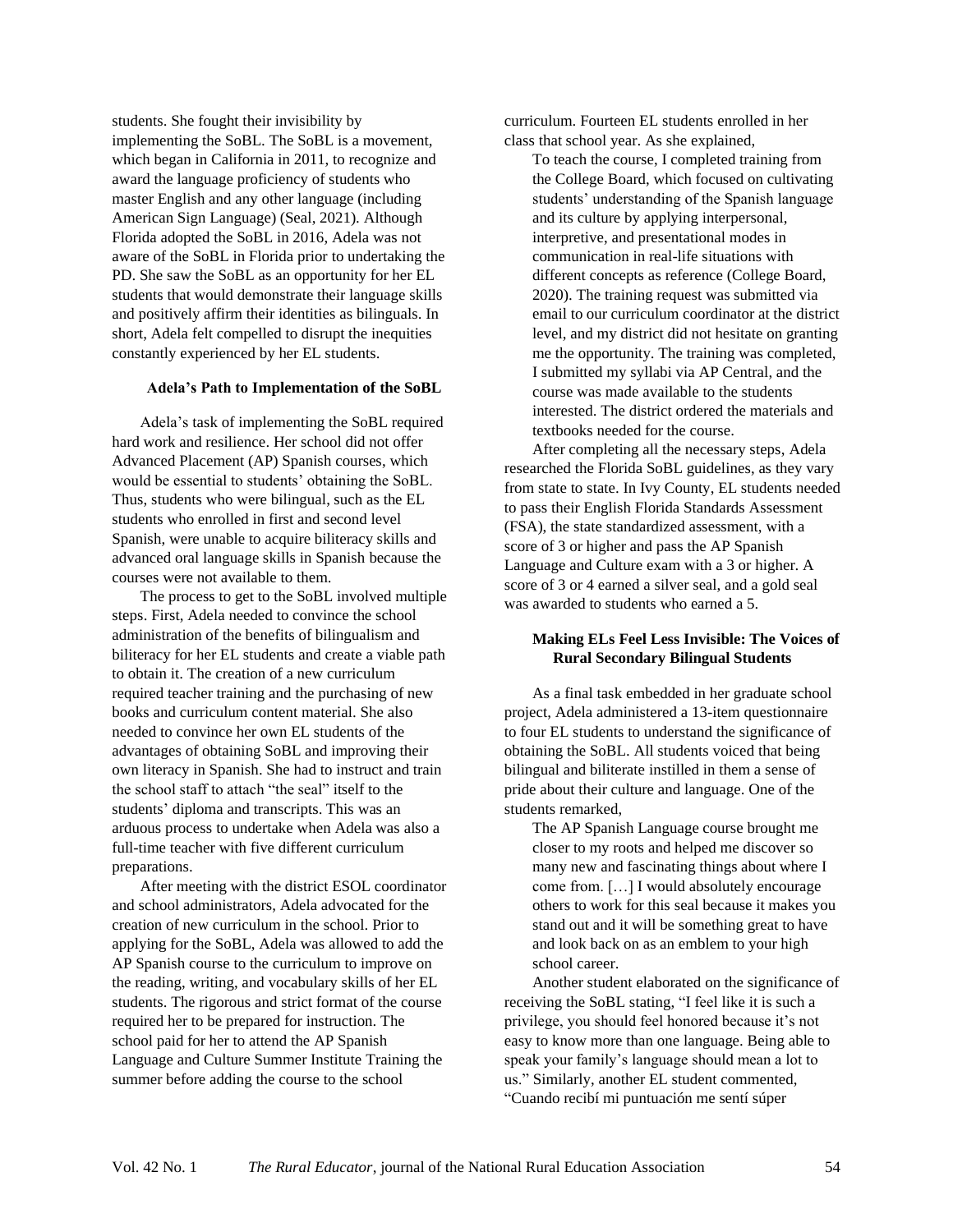orgullosa, y muy contenta. […] La reacción de mi familia fue decirme que se sentían súper orgullosos de mi logro." [Translated: "When I received my score I felt very proud and happy. […] My family's reaction was to say that they felt very proud of my accomplishment."].

All students concurred that being bilingual and biliterate was a way to fight the feeling of otherness and invisibility. In addition, they all agreed that bilingualism was a desirable skill in today's competitive job market and would highly recommend other students to enroll in the AP Spanish course as a way to obtain the SoBL. Today, ELs at her rural secondary school can either choose to enroll in the AP Spanish Language and Culture course or choose to take the exam instead (if proficiency is demonstrated) and then allowed to fill out an application of intent that explains the requirements and benefits of the SoBL.

#### **Conclusion**

Adela's personal and professional journey experiences and her attention to place, that is, learning how rurality shaped the lives of her EL students, transformed her as a person and her teaching practice. Green and Reid (2014) underscore that place is "a necessary condition in understanding and appreciating the circumstances and specificity of rural education" (p. 27). Rural EL scholars (Ankeny et al., 2019; Bustamante et al., 2010; Marichal, 2020) have demonstrated that as educators become reflective about environments that sustain inequities, place-based knowledge can transform education for rural ELs while educators become ELs' advocates in their schools. As Cloke (2006) observed, although the strength and resourcefulness of a rural community is

its close-knit networks of support, these networks can oftentimes include or exclude certain populations.

Adela's own personal experiences with bilingualism, her professional education, and her attention to place allowed her to create awareness and transform her own deficit views about bilingualism and those of other educators in her rural school, establish strong bonds with her EL students to learn about their struggles, and experience the invisibility and isolation EL students sustained in this secondary rural community. Marichal (2020) illuminated the need to understand the rural school community while prioritizing building authentic relationships with their ELs. For instance, the bilingual teachers in her study leveraged their bilingualism and ethnicity by building authentic and emotional bidirectional relationships with their ELs to better understand the challenges they faced in that particular rural community.

The implementation of SoBL encourages all students to pursue biliteracy, honors the skills they attain, and provides evidence of skills that are attractive to future employers and college admission officers. Furthermore, the SoBL can support ELs in rural schools by challenging English monolingualism and advocating for the development of students' bilingualism and biliteracy by high school graduation. However, this requires that rural educators' own bilingualism and biliteracy be valued and perceived as a resource to the community. This promising practice is one suggestion for how educators and administrators can disrupt existing stereotypes and to transform their practice. The implementation of SoBL has the potential to advance understandings of the diversity in and complexity of rural communities by elevating the status of minoritized students and creating equitable educational opportunities for all students.

#### **References**

Ankeny, R., Marichal, N., & Coady, M. (2019). Emerging Teacher-Leaders for English Learners: A Professional Development Model in Rural Florida. *School Leadership Review*, *14*(2), Article 4.

<https://scholarworks.sfasu.edu/slr/vol14/iss2/4>

Bustamante, R. M., Brown, G., & Irby, B. J. (2010). Advocating for English language learners: U.S. teacher leadership in rural Texas schools. In K. A. Schafft & A. Youngblood Jackson (Eds.), *Rural education for the twenty-first century:* 

*Identity, place, and community in a globalizing world* (pp. 232-252). The Pennsylvania State University Press.

- Cloke, P. (2006). Rurality and otherness. In P. Cloke, Marsden, T. & Monney, P.H (Eds.), *Handbook of Rural Studies* (pp. 447-546): SAGE Publication.
- Green, B., & Reid, J. A. (2014). Social cartography and rural education: Researching space(s) and place(s. In S. White, & M. Corbett (Eds.), *Doing educational research in rural settings:*